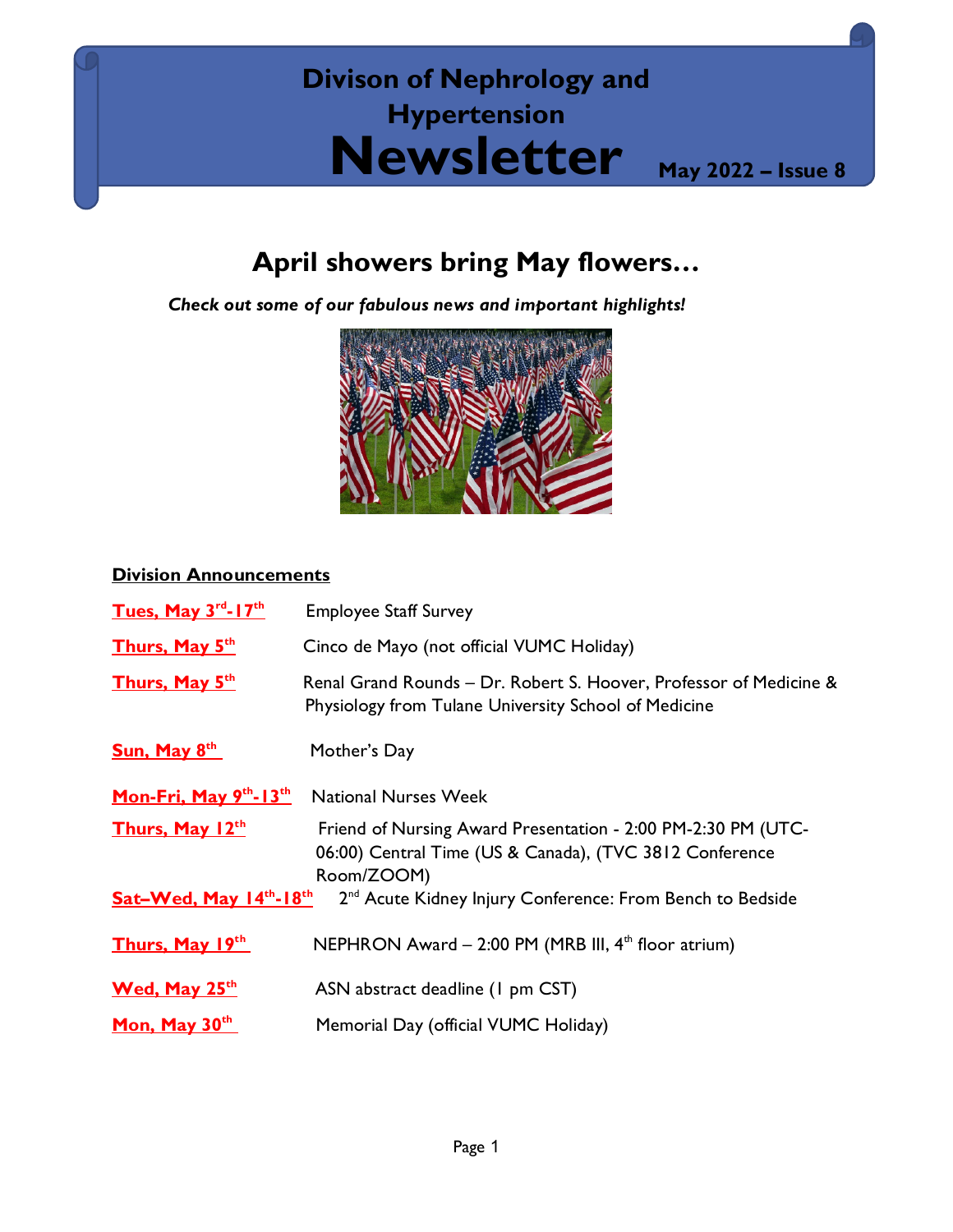#### **Division Announcements:**

#### **Division of Nephrology & Hypertension Annual Staff Picnic is BACK!**

Please join us on Saturday June 11, 2022

RSVP to Crystal Spencer by May 23<sup>rd</sup> by clicking this link: <https://redcap.vanderbilt.edu/surveys/?s=MTRLN97DHKEER83W>

#### **Kudos:**

Congratulations to **Dr. Thomas Golper** on receiving the 2022 VUMC W. Anderson Spickard Jr., Award for Extraordinary Performance of Clinical Service!

#### *Fellowship News:*

#### **From the desk of Drs. Burgner/Lewis:**

Please join me in congratulating our chief fellows for the 2022-2023 academic year: **Drs. Jennifer Bergeron and Jefferson Triozzi**! Please also join me in congratulating **Dr.**  Max Nutt as our Professionalism Award winner. And last but certainly not least, please join me in congratulating **Dr. Julie Lewis** for winning the Faculty Teaching Award. Congratulations all on your very well-deserved honors!



Dr. Jennifer Bergeron Dr. Jefferson Triozzi Dr. Max Nutt



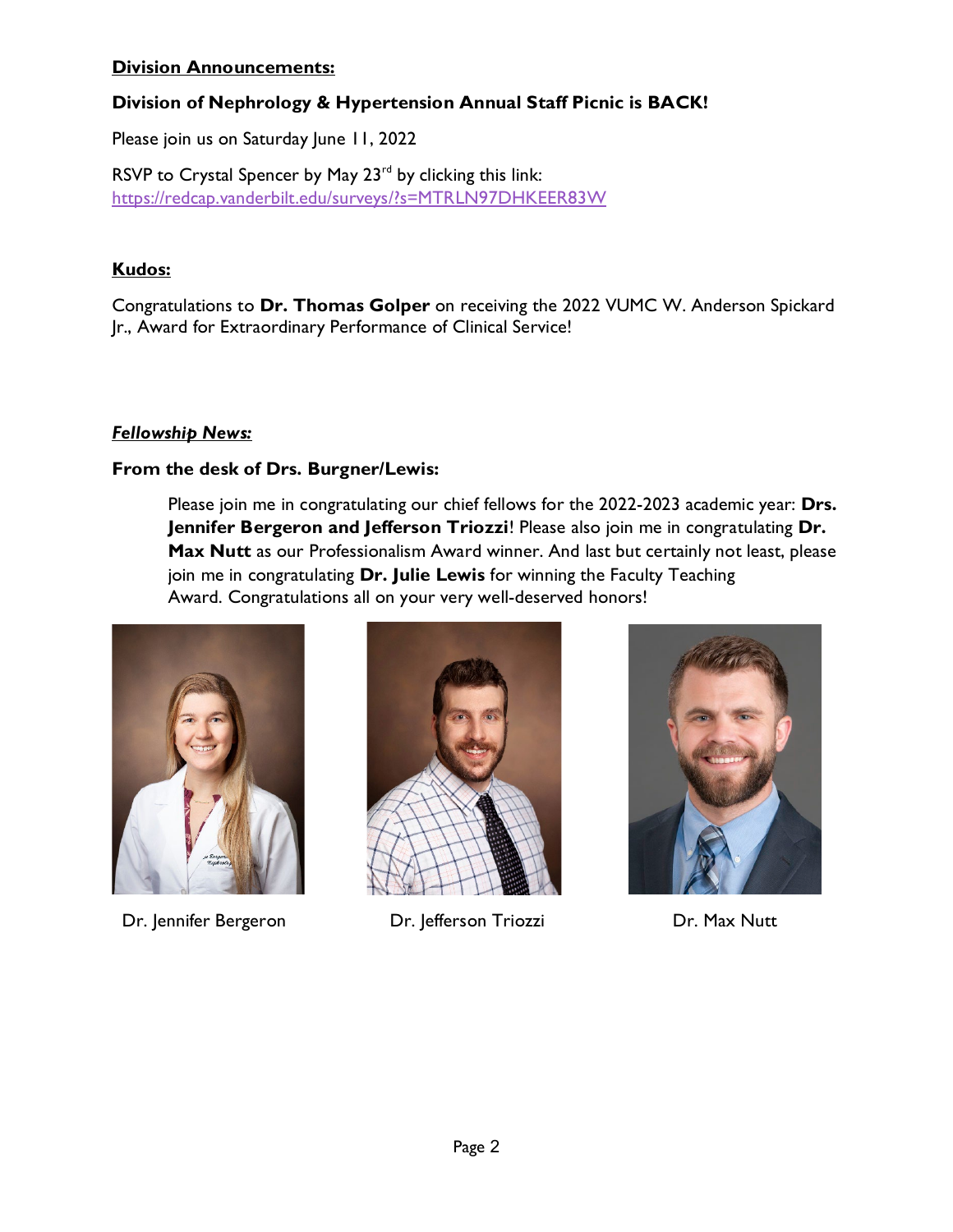

Dr. Julie Lewis

#### *Diversity News:*

#### **From the desk of Dr. Umeukeje:**

**Diversity Events:** The May diversity poster will be sent separately as soon as it becomes available.

#### *VOKC News:*

#### **From the desk of Dr. Cavanaugh:**

**VOKC Patient, Family, and Community Health Advisory Board:** The next virtual meeting is May  $10<sup>th</sup>$ .

#### *Research News:*

#### **From the desk of Dr. Umeukeje:**

**Dr. Ebele Umeukeje** provided a commentary on Social Determinants of Health – 'the biggest elephant in the room' for the AJKD NephMadness. Here's a link to the blog: [https://ajkdblog.org/2022/04/07/nephmadness-2022-social-determinants-of-health-the](https://ajkdblog.org/2022/04/07/nephmadness-2022-social-determinants-of-health-the-biggest-elephant-in-the-room/)[biggest-elephant-in-the-room/](https://ajkdblog.org/2022/04/07/nephmadness-2022-social-determinants-of-health-the-biggest-elephant-in-the-room/)

**Dr. Ebele** was a panel speaker at the recent ASN AKI now AI webinar on 'Reducing *Unconscious Bias* in AKI Artificial Intelligence Algorithm."

#### **Research Publications:**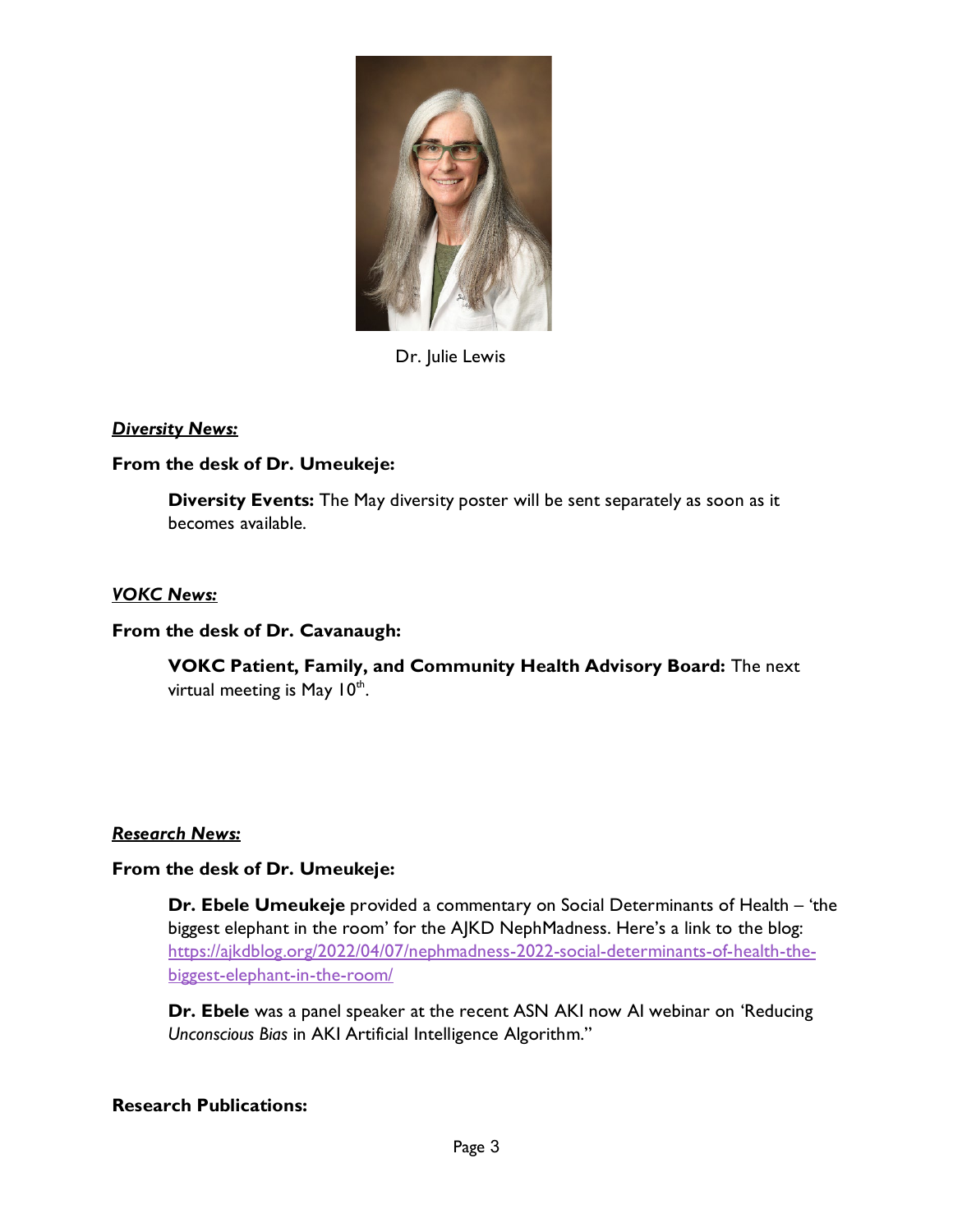**Dr. Jian-chun Chen & Dr. Ray Harris** recently had an article titled, "TAZ is important for maintenance of the integrity of podocytes" in PubMed. In this article, researchers investigated the potential role of the YAP (Yes- associated protein) paralog TAZ in podocytyes.